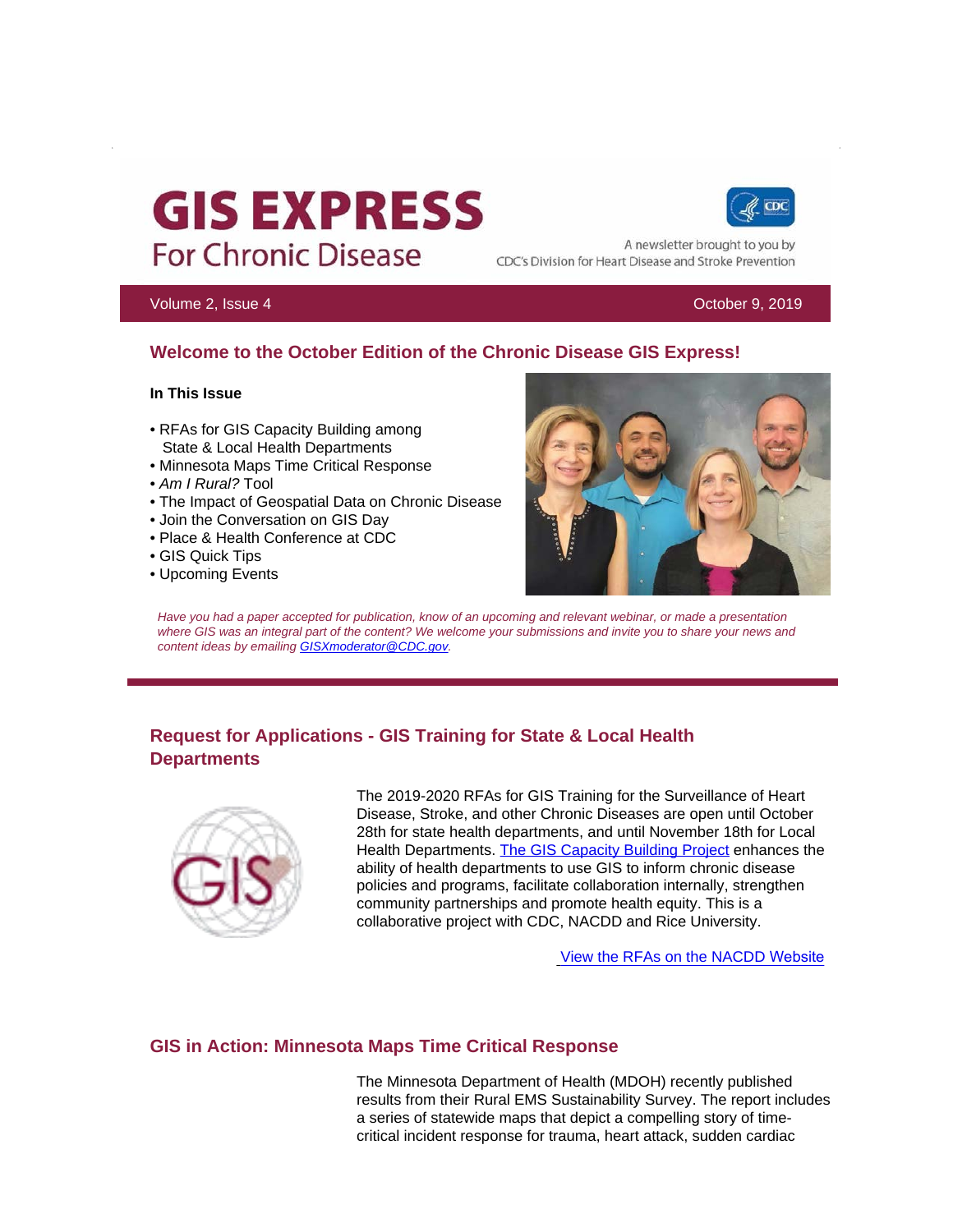

arrest, and stroke among EMS agencies. The report, presented at the EMS region level in rural Minnesota, is a great example of how states are using GIS to communicate their findings to a larger audience.

[View the full report on the MDOH website](https://t.emailupdates.cdc.gov/r/?id=h4109955,35dcdf2,35dd2c3) 

### **A Rural Health GIS Resource – The RHI Hub**



The Chronic Disease GIS Exchange has numerous resources available, including the Rural Health Information (RHI) Hub. The RHI Hub is a website that features information and tools specific to rural health, including the *Am I Rural?* tool. The *Am I Rural?* tool provides information regarding the availability of rural programs, rural definitions, and shortage areas.

[Visit the Rural Health Information Hub](https://t.emailupdates.cdc.gov/r/?id=h4109955,35dcdf2,35dd2c5)

#### **The Impact of Geospatial Data on Chronic Disease - A Collection of Published Articles**



A collection of 24 articles that employ geospatial data to address chronic diseases has been published in the September Issue of *Preventing Chronic Disease*. These articles provide insight across three broad themes: 1) examining connections between communitylevel characteristics and population health, 2) developing and applying spatial statistical methods and new geospatial tools, and 3) using maps and geospatial results to guide program and policy decisions.

View the Collection in *[Preventing Chronic Disease](https://t.emailupdates.cdc.gov/r/?id=h4109955,35dcdf2,35dd2c6)* 

# **Join the Conversation: Share your #ChronicDiseaseMaps for GIS Day, November 13th**



To celebrate GIS Day, we invite you to participate in this global event by sharing your chronic disease maps on Twitter and using the hashtag #ChronicDiseaseMaps in your tweet. This is a great opportunity to show GIS in action and have your maps widely viewed by GIS colleagues around the world.

#### **Place & Health Conference @ CDC on November 14th**



The 2019 Place & Health Conference is hosted by CDC's Geography and Geospatial Science Working Group, and will take place on Thursday, November 14th, from 8:30am – 4:30pm EST. The conference is in celebration of GIS Day. Join us at the CDC Global Communications Center, Roybal Campus as we focus on domestic and global vulnerable populations. The conference is free and open to